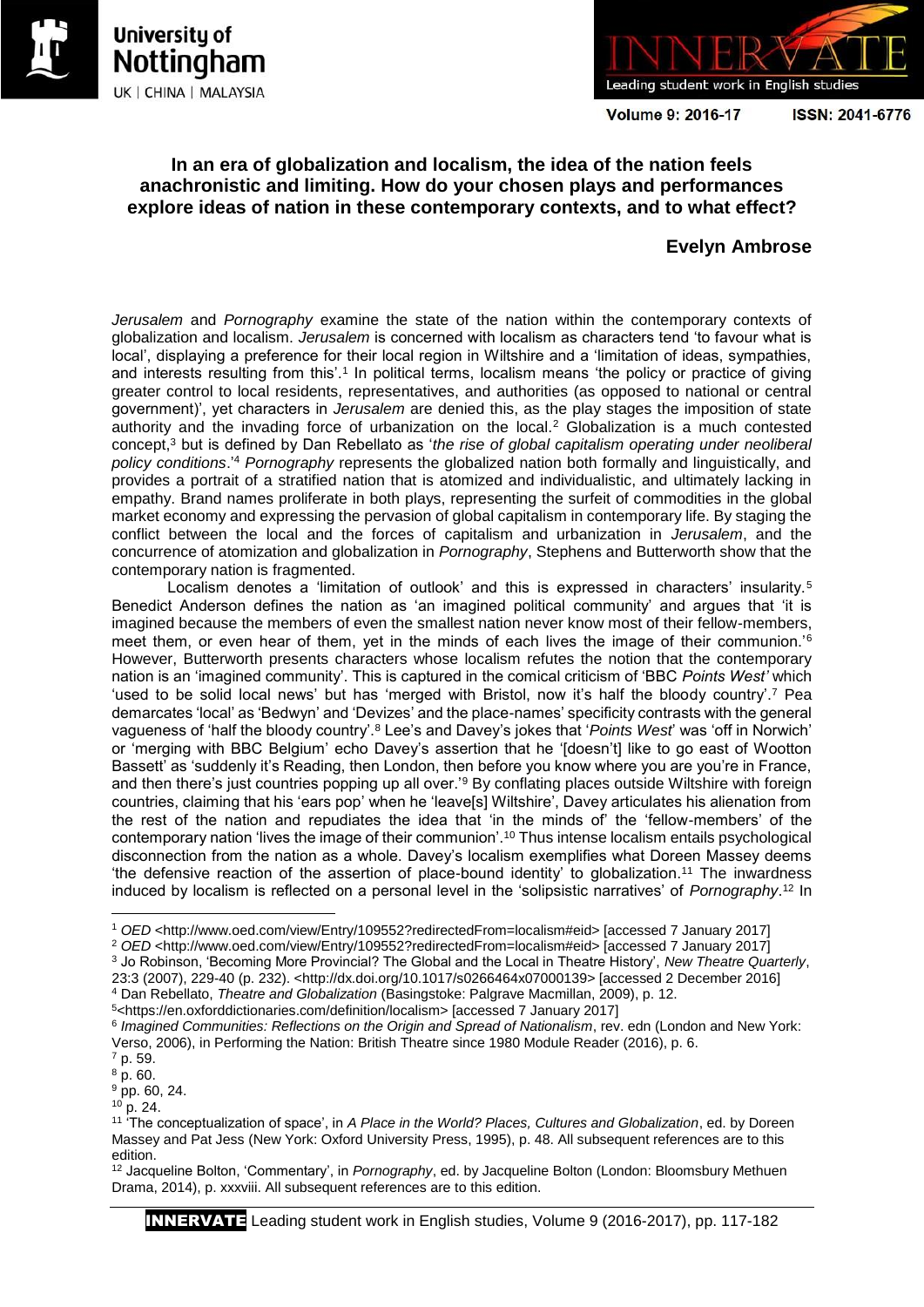Scene Five, the brother has never spoken to his neighbours yet assumes that they are 'cunts', revealing a lack of human interaction and an 'imagined' gulf between nation members.<sup>13</sup>

Characters display a lack of empathy for people and places outside their locality. While in *Jerusalem* this locality pertains to regional location, in *Pornography* it is delineated by the prisms of characters' individual lives and perceptions. In Scene Seven, the unnamed woman states that 'Jonathan' is 'watching the news. There's been another car bomb in a market in Baghdad. There's always a car bomb in a market in Baghdad' and that she would 'rather watch *Sex and the City*.'<sup>14</sup> The reported 'car bomb' contextualizes the scene within the Iraq War and its juxtaposition to '*Sex and the City*' evokes Britain's military and cultural entanglement with America. Her preference indicates the supremacy of aspiration and escapism in contemporary society. The woman's attitude displays a negative effect of globalization, for as Anthony McGrew argues, the 'global communications infrastructure' has reinforced 'both an expanded sense of global solidarity amongst the like-minded and indifference, if not outright hostility, between different cultures, nations and groupings.'<sup>15</sup> The woman's insouciant dismissal of human tragedies that occur outside her personal orbit epitomises the selfcentred apathy of the contemporary nation and shows how media saturation engenders anaesthetization to human suffering. Nicholas Ridout argues that 'the global media separate our perception from our personal experience by constantly bombarding us with images' and 'information flows' which 'typically preclude any response'.<sup>16</sup> The woman's attitude compares with *Jerusalem*, in Davey's account of 'tearing up' upon 'watching this one story about this old lady, eighty-seven-yearold', who 'kids' have 'kicked […] to death for her scratchcard' before realising 'it's some old biddy from Wales' and dismissing it as 'some Welsh nonsense.<sup>'17</sup> The lady's presumed 'Welsh' heritage is significant as distinct from Englishness, highlighting divisions within the United Kingdom. Davey's degradation of her death because she is 'Welsh', although intentionally humorous, nevertheless exhibits his callous apathy for those outside his locality. Thus Butterworth uses the character of Davey to present the lack of connection and empathy between nation members that arises from excessive, myopic localism, thereby depicting a fragmented nation.

The form of *Pornography* emphasises characters' detachment and potently evokes atomized existence in a global metropolis. The play is composed of seven scenes and the juxtaposition of ostensibly disconnected narratives disorientates the audience, capturing the complexities and freneticism of city life. It also creates a collage effect whereby London, and by extension the nation, is constructed from complicated and conflicting fragments. Stephens' depiction of a fragmented nation was emphasised in Sebastian Nübling's 2007 production, which set the scenes 'against a vast, fragmented image of Brueghel's Tower of Babel.'<sup>18</sup> All eight actors remained onstage throughout and when not directly acting in the scene, they clambered up and down, adding tiles to the mosaic behind them.<sup>19</sup> The scattered tiles symbolise the nation's fragmentation and are reminiscent of debris from a bomb blast, while the mosaic's construction represents nation members' doomed attempts at connection and societal cohesion. In Scene Five, dashes in the text mark pauses in conversation, but could also indicate the physical distance between characters. This spatial demarcation is echoed in the speech: 'The street map is a web of contradiction and complication and between each one there's a ghost.'<sup>20</sup> The cartographic metaphor also relates to Tube lines, thus encapsulating London's simultaneous atomization and connectivity. Stephens intimates that while globalization entails interconnectedness, it erodes emotional connection and human interaction.

Stephens' dialogue expresses the concomitance of isolation and fragmentation with globalization. The unattributed dialogue is ambiguous, reflecting the uncertainty of contemporary life. Sentences are predominantly short and sharp, enforcing characters' atomization, yet the anonymous, unattributed dialogue is fluid, implying peoples' interchangeability in a globalized nation. This is reflected in the fact that the scenes can be performed in any order. The flow of dialogue between nameless characters is dehumanising, as it resembles the mass flow of products in the global market. Additionally,

 $\overline{a}$ 

<sup>13</sup> Simon Stephens, *Pornography*, ed. by Jacqueline Bolton (London: Bloomsbury Methuen Drama, 2014), p. 28. All subsequent references are to this edition.

<sup>14</sup> pp. 5-6.

<sup>15</sup> 'Globalization and Global Politics', in Baylis and Smith, ed., The Globalization of World Politics, p. 19-40 (p.

<sup>21);</sup> quoted in Jo Robinson, 'Becoming More Provincial? The Global and the Local in Theatre History', *New Theatre Quarterly*, 23:3 (2007), 229-40 (p. 232). <http://dx.doi.org/10.1017/s0266464x07000139> [accessed 2 December 2016]

<sup>16</sup> Nicholas Ridout, *Theatre and Ethics* (Basingstoke: Palgrave Macmillan, 2009), pp. 58, 57.

<sup>17</sup> pp. 59, 60.

<sup>18</sup> Brian Logan, 'One day in July', *The Guardian* (19 June 2007)

<sup>&</sup>lt;https://www.theguardian.com/stage/2007/jun/19/theatre> [accessed 11 January 2017]

<sup>19</sup> Logan, 'One day in July'.

<sup>20</sup> p. 22.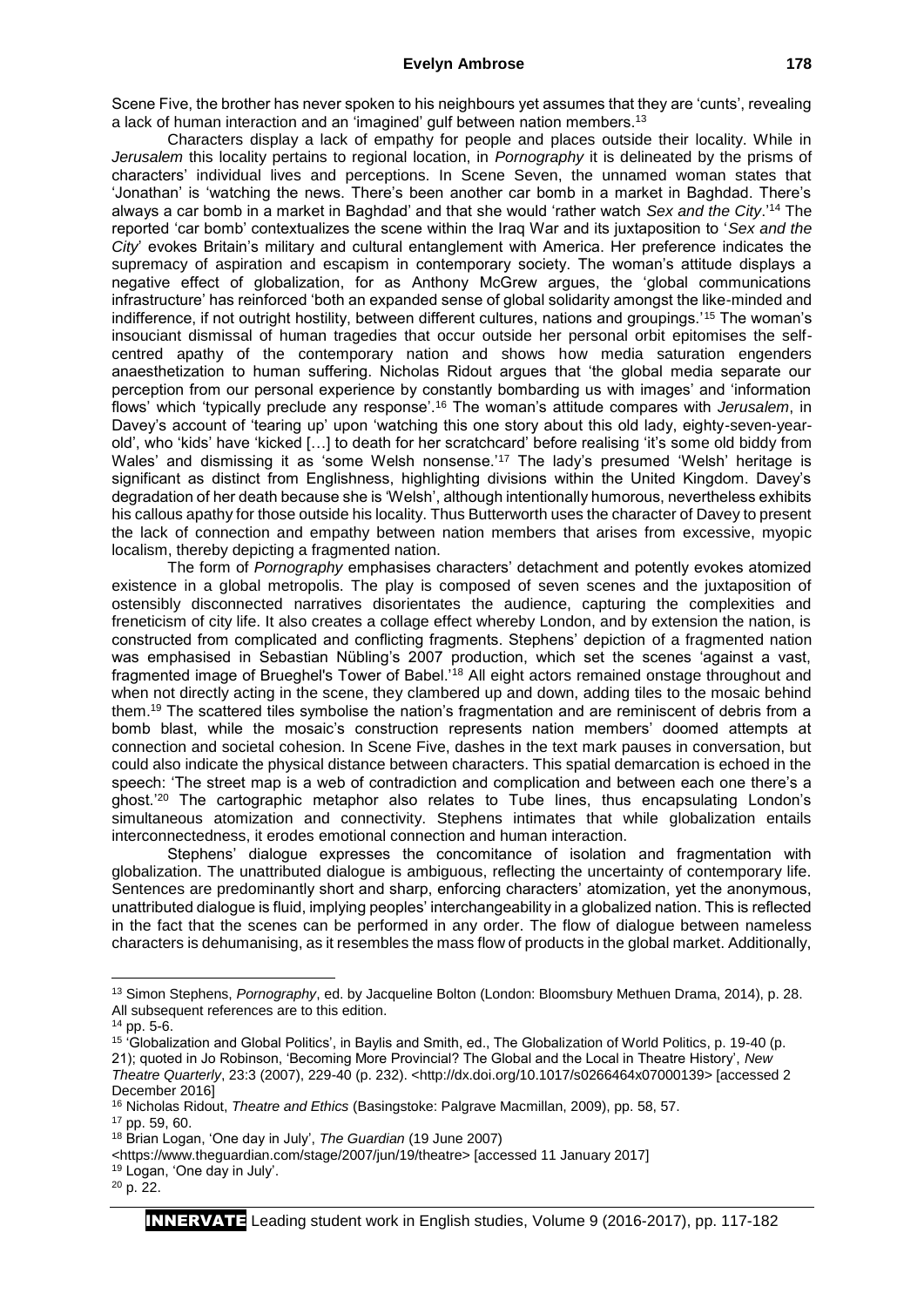Scenes Seven, Six, Four and Two are monologues in which '*autopoiesis*' is used as 'characters speak themselves into existence and, by so doing, generate the present-tense "action" of the scene.'<sup>21</sup> This self-narration implies a self-objectification and could intimate that characters are circulating themselves as objects in a global market economy. Thus Stephens suggests that humanity is substituted for marketability in the contemporary nation.

The forces of global capitalism pervade the plays, depicting globalization's predominance. In Scene Seven, the woman's language is redolent of advertising as she states that her son's pushchair 'has fabulous suspension. It makes it ideal for city street life' and that her 'new pair of summer sandals' are 'ideal for the beach'.<sup>22</sup> The repeated adjective 'ideal' shows the woman imitating salespeople and suggests that she has internalised their language and hence acquired salesmanship herself. It is as if she is promoting these products to the audience, thereby enacting neoliberal market transactions on a micro level. The characters in Scenes Seven and Three both drink 'Jamaican Blue Mountain coffee' and thus Stephens shows how nation members who are personally disconnected, are nonetheless united in their participation in the global market.<sup>23</sup> Engagement with global capitalism therefore becomes the uniting factor in the contemporary nation. In *Jerusalem*, Johnny is a staunch advocate of localism and Englishness, yet his '*Coca-Cola plastic chairs*' epitomise American-led global capitalism.<sup>24</sup> Johnny's frequent references to brands such as 'HP' and 'Mars Bars' is symbolic, as they are perceived as being quintessentially British, yet have undergone multiple mergers and been incorporated into conglomerates.<sup>25</sup> This reflects the submergence of local and national identity in a globalized nation and the hegemony of neoliberalism. Johnny mentions 'the Little Chef' on 'the A14', while the speaker of *Pornography* Scene Four, views people 'breakfasting on McDonald's', and the references to chains evoke the homogeneity engendered in globalization.<sup>26</sup> Rebellato affirms this: 'in the omnipresence of certain shops and brands […] we see the emergence of a global high street, identical from continent to continent.'<sup>27</sup> 'McDonald's' is a worldwide American corporation, while 'Little Chef' is modelled on American diners, thus the references assert American hegemony. However, 'Little Chef' went into administration in 2006, declining further between 2007 and 2009, and therefore connotes vulnerability in a neoliberal nation.

*Jerusalem's* theme of global capitalism is echoed in its production history. Rebellato suggests theatre's contemporary globalization: 'The ever-greater interconnectedness of theatre cultures is visible in […] international hit plays being performed in different countries in rapid succession'.<sup>28</sup> *Jerusalem's*  original 2009 Royal Court production transferred to the West End in 2010 and then to the Music Box Theatre on Broadway in 2011, continually achieving critical and financial success. Mark Ravenhill writes: 'The Royal Court Theatre […] has been called, because of the number of subsequent productions its writers receive, the Starbucks of playwriting' and that when 'invited to see my plays produced abroad and then to speak about theatre or to teach playwriting, I felt like I was just another manager of a global franchise.'<sup>29</sup> The play is therefore subject to the same forces of globalization that it depicts.

Both plays feature festivals that have been co-opted by higher authorities for capitalist purposes. In *Jerusalem*, the long-standing 'Flintock Fair' is an expression of localism in its assertion of place-bound identity. The fair purports to unite the local community and celebrate local tradition, yet is appropriated by the 'brewery' to sell 'whatever they can't shift'.<sup>30</sup> Due to 'a Swindon-level decision', the 'brewery' has 'got right behind the fair' producing 'Point-of-sale material. T-shirts. Flintock Men. Special ale', thereby mining local identity for profit.<sup>31</sup> As David Harvey attests: 'tradition is now often preserved by being commodified and marketed as such. The search for roots ends up at worst being produced and marketed as an image, as a simulacrum or pastiche'.<sup>32</sup> The 'commodification of experience' is an

1

<sup>32</sup> David Harvey, *The Condition of Postmodernity: An Enquiry into the Origins of Cultural Change (Oxford: Basil* Blackwell, 1989), pp. 302-4; quoted in Doreen Massey, 'The conceptualization of space', in *A Place in the World? Places, Cultures and Globalization*, ed. by Doreen Massey and Pat Jess (New York: Oxford University Press, 1995), p. 77.

INNERVATE Leading student work in English studies, Volume 9 (2016-2017), pp. 117-182

<sup>21</sup> Bolton, 'Commentary', p. lv.

 $^{22}$  pp. 3, 4.

 $23$  pp. 3, 49.

 $24$  p. 6.

<sup>25</sup> pp. 18, 12.

<sup>26</sup> *Jerusalem*, p. 57, *Pornography*, p. 37.

<sup>27</sup> *Theatre and Globalization*, p. 26.

<sup>28</sup> *Theatre and Globalization*, p. 8.

<sup>29</sup> 'Foreword', in *Theatre and Globalization*, by Dan Rebellato (Basingstoke: Palgrave Macmillan, 2009), p. xiii.

 $30$  p. 35.

<sup>31</sup> p. 35.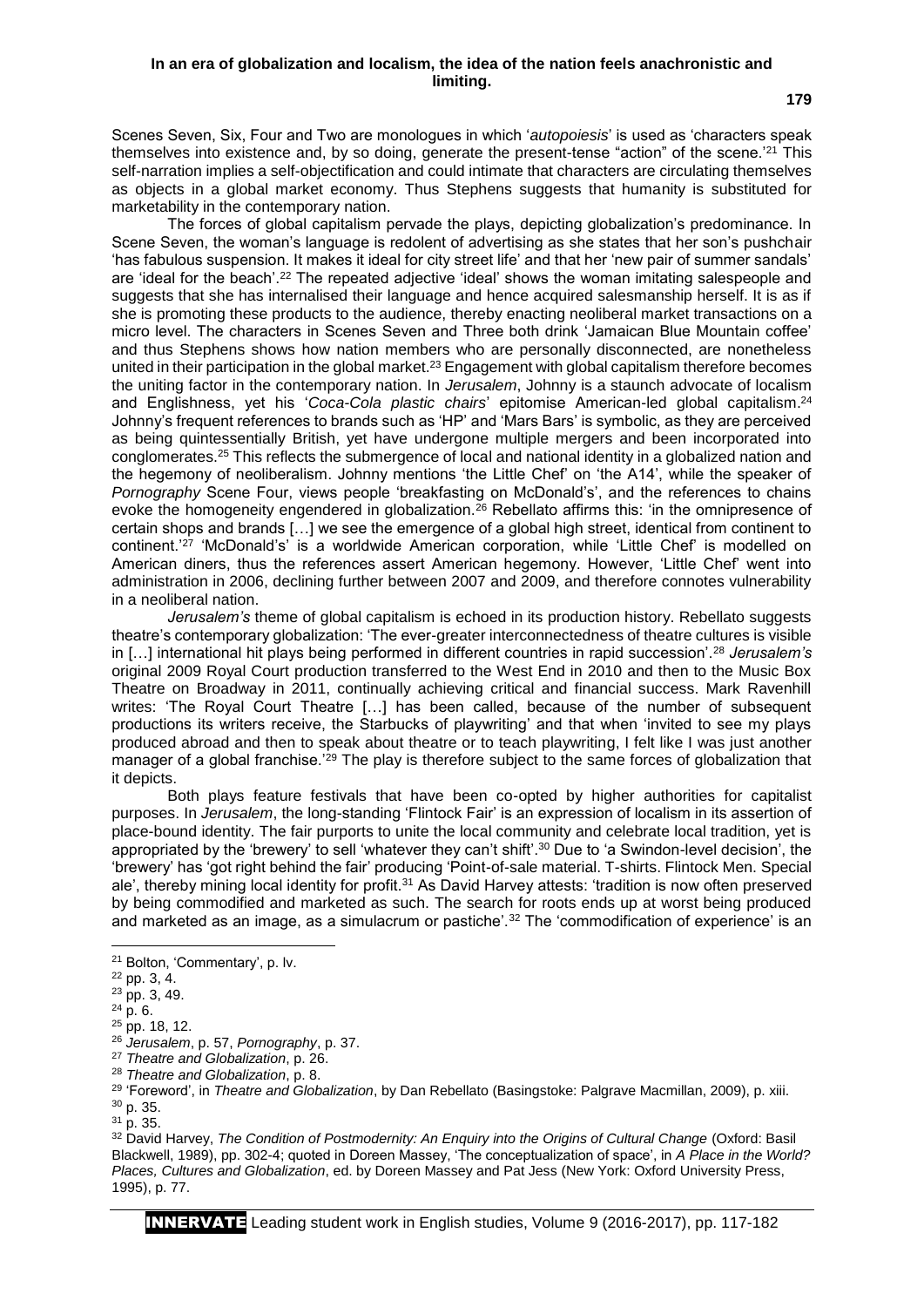#### **Evelyn Ambrose 180**

integral aspect of globalization, thus Flintock Fair's commodification represents the dominance of globalization and diminishing of local identity in the contemporary nation.<sup>33</sup> Butterworth therefore suggests that authentic localism is untenable in a nation driven by global capitalism. Johnny and friends mock the imitative 'Flintock Men', mirroring characters' cynical views of Live8 in *Pornography*: 'exactly what [Live8] is going to achieve I must admit I find a little unclear.'<sup>34</sup> Live8 served as an awareness campaign for Make Poverty History, yet was bankrolled by multinational companies who recouped vast profits through the sale of broadcast rights, merchandising and advertising, and sponsorship deals.<sup>35</sup> Thus while the event proclaims to unite the nation, it could also be viewed as reinforcing globalization, and from *Pornography's* perspective, the atomization and fragmentation that globalization engenders. Characters from different scenes are united by their references to, and interactions with Live8 via radio and television, which shows how global media markets have constructed a 'mediatised collective consciousness.'<sup>36</sup>

The form of *Pornography* conveys the nation's mediatization, a process that is intrinsically linked to globalization. Friedrich Krotz views mediatization as a '*meta-process*' that "influence[s] the social and cultural" construction of everyday life and "should be understood as a concept similar to globalization, individualization, and commercialization"<sup>37</sup> Seda IIta introduces the concept of '"mediatized dramaturgy"' which 'refers solely to the structure of a play text' and concerns 'how a play is affected by the media and the culture it generates.'<sup>38</sup> The assemblage of scenes offers the audience snapshots of characters' lives, giving the impression of a media montage. The scenes can be performed in any order and by any number of actors, bestowing the director with the responsibility of curation. It is as if Stephens is surrendering editorial control to the director, in accordance with German theatre, which 'favour[s] the creative input of the director as an artist over the playwright',<sup>39</sup> and where 'in line with a director's vision […] a play-text may be rewritten, edited, spliced, fused and/or collided with other texts'.<sup>40</sup> *Pornography* premiered in Germany in a co-production with Festival Theaterformen and the Schauspielhannover, Hanover, in which Nübling 'reordered some of the text within scenes, partially rewrote Scene Three and swapped the gender of one of the characters'.<sup>41</sup> *Pornography* is therefore global, as its open structure is compatible with international theatre. The play's unattributed dialogue is cacophonous, mirroring the plurality of voices in global media. In Nübling's production, the allusion to the 'Tower of Babel' in Muriel Gerstner's set design implies the discord and confusion that arises from myriad modes of communication in a mediatized and globalized nation.<sup>42</sup> For the arts critic Brian Logan, 'the tower is […] London: a babble of uncomprehending voices, a community alienated from itself, desperately seeking ways (Live8, the Olympics, even terrorism) to connect.'<sup>43</sup>

Stephens and Butterworth depict the 'increasing time-space compression' precipitated by globalization, equating urbanism with accelerated time.<sup>44</sup> David Harvey proposes the term 'time-space compression' to refer to 'the acceleration or seeming collapse of spatial and temporal distances.'45 Stephens captures this with pervasive references to television and radio news broadcasts and by using 'mediatized dramaturgy', in which scenes bombard the audience. Like the woman in Scene Seven who 'can't decipher all of the different news stories on the radio', the audience is plunged directly into characters' perspectives, which they are not granted time to fully comprehend before viewing the next scene.<sup>46</sup> Thus Stephens demonstrates how the media's 'time-space compression' reduces viewers' capacity for empathy towards others. Both plays take place within a tight timescale: *Jerusalem* is set in one day with stage directions noting the time at the beginning of each act, ('*midnight*', '*Two o'clock*',

1

<sup>33</sup> Bolton, 'Commentary', p. xlii.

<sup>34</sup> p. 3.

<sup>35</sup> Bolton, 'Commentary', pp. xliii-iv.

<sup>36</sup> Bolton, 'Commentary', p. xxxviii.

<sup>37</sup> 'Mediatization: A Concept with Which to Grasp Media and Societal Change', in *Mediatization: Concept, Changes, Consequences*, ed. by Knut Lundby (New York: Lang, 2009), pp. 24-25; quoted in Seda Ilta, 'Rethinking Play Texts in the Age of Mediatization: Simon Stephens's *Pornography*', *Modern Drama*, 58:2 (2015), 238-62 (p. 242).

<sup>&</sup>lt;sup>38</sup> 'Rethinking Play Texts in the Age of Mediatization: Simon Stephens's Pornography', Modern Drama, 58:2 (2015), 238-62 (p. 240). <http://dx.doi.org/10.3138/MD.0693R1.84> [accessed 25 November 2016] <sup>39</sup> David Barnett, 'Simon Stephens: British Playwright in Dialogue with Europe', *Contemporary Theatre Review*, 26:3 (2016), 305-10 (p. 307). <http://dx.doi.org/10.1080/10486801.2016.1183666> [accessed 24 November 2016]

<sup>40</sup> Bolton, 'Commentary', p. lxiv.

<sup>41</sup> Bolton, 'Commentary', pp. Ixiii, Ixv.

<sup>42</sup> Genesis 11.

<sup>43</sup> 'One day in July'.

<sup>44</sup> Massey, 'The conceptualization of space', p. 57.

<sup>45</sup> Bolton, 'Commentary', p. xli.

<sup>46</sup> p. 6.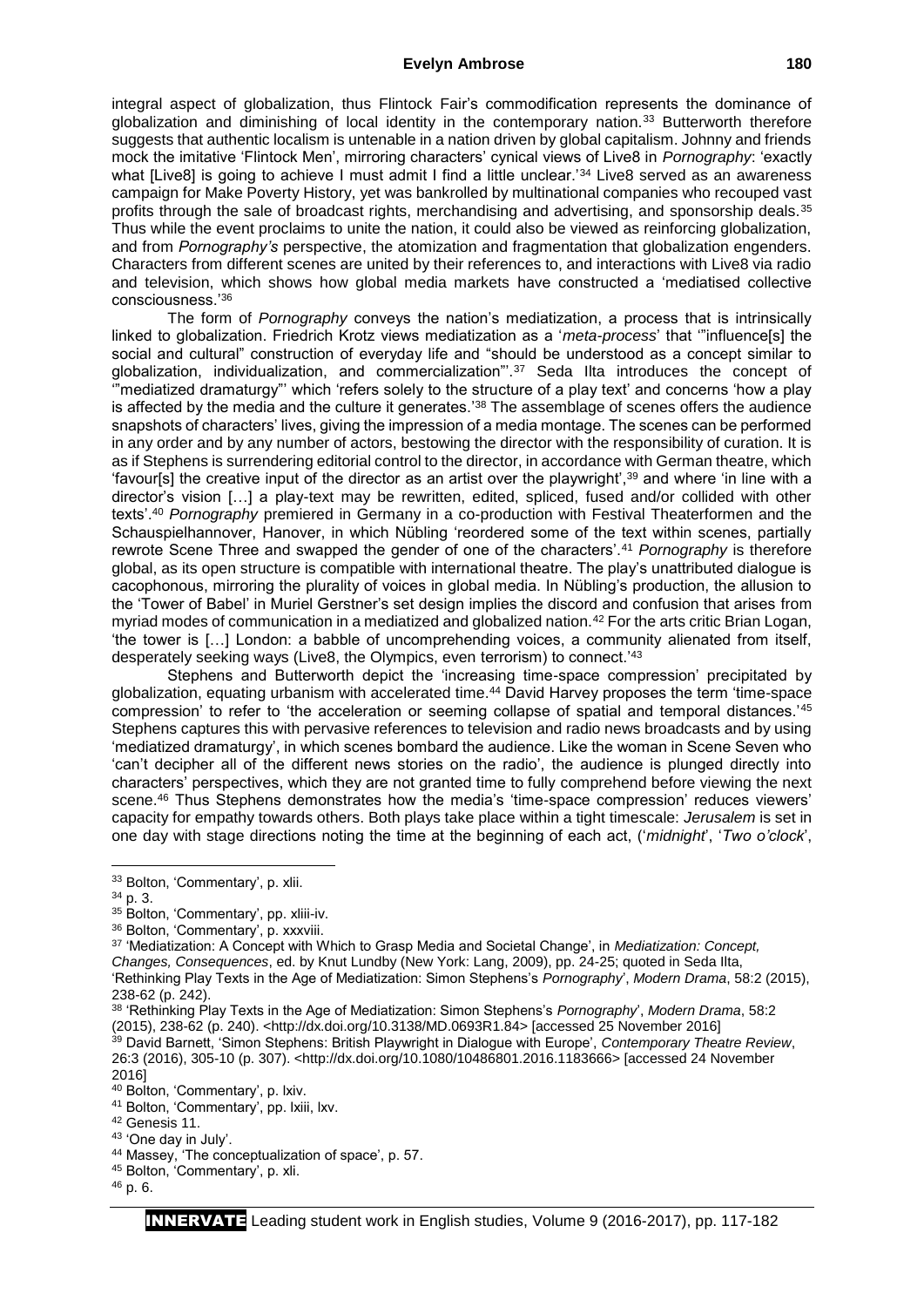### **In an era of globalization and localism, the idea of the nation feels anachronistic and limiting.**

**181**

'*Five o'clock*'), while *Pornography* unfolds in the first week in July 2005, and these parameters are policed by the inevitability of Johnny's eviction and the 7/7 bombings.<sup>47</sup> In *Jerusalem*, Linda Fawcett voices 'the English law' as 'Kennet and Avon Senior Community Liaison Officer', and hence embodies state authority.<sup>48</sup> With her first word 'Time', she instigates the countdown to Johnny's eviction, imposing a quantitative time pressure to make way for 'the New Estate'.<sup>49</sup> Fawcett's terse language is littered with times and dates and thus the imposition of time is aligned with the forces of urbanization. Lee's time is also restricted as he is due to leave for Australia 'tomorrow' and his speech becomes similarly clipped as he states: 'Heathrow Airport. 6 a.m. coach from Chippenham.'<sup>50</sup> The compressed timeframe therefore facilitates international travel, presenting the connectivity enabled by globalization. Moreover, Lee bought his ticket on Google, which illustrates the time-space compression generated by the worldwide web, and hence by globalization.<sup>51</sup>

In conclusion, *Jerusalem* and *Pornography* depict the contemporary nation as fragmented. Characters in both plays display a lack of connection and empathy with those outside their boundaries, either through vehement localism as in *Jerusalem*, or solipsism stimulated by media saturation as in *Pornography*. In *Pornography*, characters strive for personal connection, yet are alienated from each other, their families, and from those they perceive in the media. The play's form highlights and enforces characters', and hence London's, atomization, thereby portraying a kaleidoscopic nation composed of different fragments. The repetition of language and references between scenes suggests a kind of communion between nation members, yet this is mediatized language and therefore the depicted communion is fostered by the media. The verbal echoes also generate a sense of flow that emulates the flow of commodities in the global market, suggesting the domination of capitalism in the globalized nation. Thus any perceived communion between nation members is created by the forces of global capitalism. In *Jerusalem*, Butterworth stages a nation in transition, implying the vulnerability and evanescence of authentic, local identity in an era of global capitalism and urbanization and suggesting that vociferous, narrow-minded forms of localism are limited responses to globalization. Both plays explore the lack of cohesion in society and therefore present the nation as fragmented.

### **Bibliography**

- Anderson, Benedict, *Imagined Communities: Reflections on the Origin and Spread of Nationalism*, rev. edn (London and New York: Verso, 2006), in Performing the Nation: British Theatre since 1980 Module Reader (2016), pp. 3-7.
- Barnett, David, 'Simon Stephens: British Playwright in Dialogue with Europe', *Contemporary Theatre Review*, 26:3 (2016), 305-10. <http://dx.doi.org/10.1080/10486801.2016.1183666> [accessed 24 November 2016]
- Barnett, David, '"This Is Why I'm Really Excited by British Theatre in the Next Five Years": David Barnett in Conversation with Simon Stephens', *Contemporary Theatre Review*, 26:3 (2016), 311-18. <http://dx.doi.org/10.1080/10486801.2016.1189687> [accessed 24 November 2016]
- Barnett, David, 'When is a Play not a Drama? Two Examples of Postdramatic Theatre Texts', New Theatre Quarterly, 24:1 (2008), 14-23. <http://dx.doi.org/10.1017/s0266464x0800002x> [accessed 26 November 2016]
- Butterworth, Jez, *Jerusalem* (London: Nick Hern Books, 2009).
- Gorman, Sarah, 'Theatre for a Media-Saturated Age', in *A Concise Companion to Contemporary British and Irish Drama*, eds. by Nadine Holdsworth and Mary Luckhurst (Oxford: Blackwell Publishing, 2008), pp. 263-82.
- Ilter, Seda, 'Rethinking Play Texts in the Age of Mediatization: Simon Stephens's *Pornography*', *Modern Drama*, 58:2 (2015), 238-62. <http://dx.doi.org/10.3138/MD.0693R1.84> [accessed 25 November 2016]
- Ilter, Seda, 'Simon Stephens beyond Europe: *Pornography* on the Turkish Stage', *Contemporary Theatre Review*, 26:3 (2016), 365-75. <http://dx.doi.org/10.1080/10486801.2016.1183665> [accessed 24 November 2016]
- Logan, Brian, 'One day in July', *The Guardian* (19 June 2007) <https://www.theguardian.com/stage/2007/jun/19/theatre> [accessed 11 January 2017]

1

<sup>47</sup> pp. 6, 47, 85.

<sup>48</sup> pp. 96, 7.

<sup>49</sup> p. 7.

<sup>50</sup> p. 21.

<sup>51</sup> p. 22.